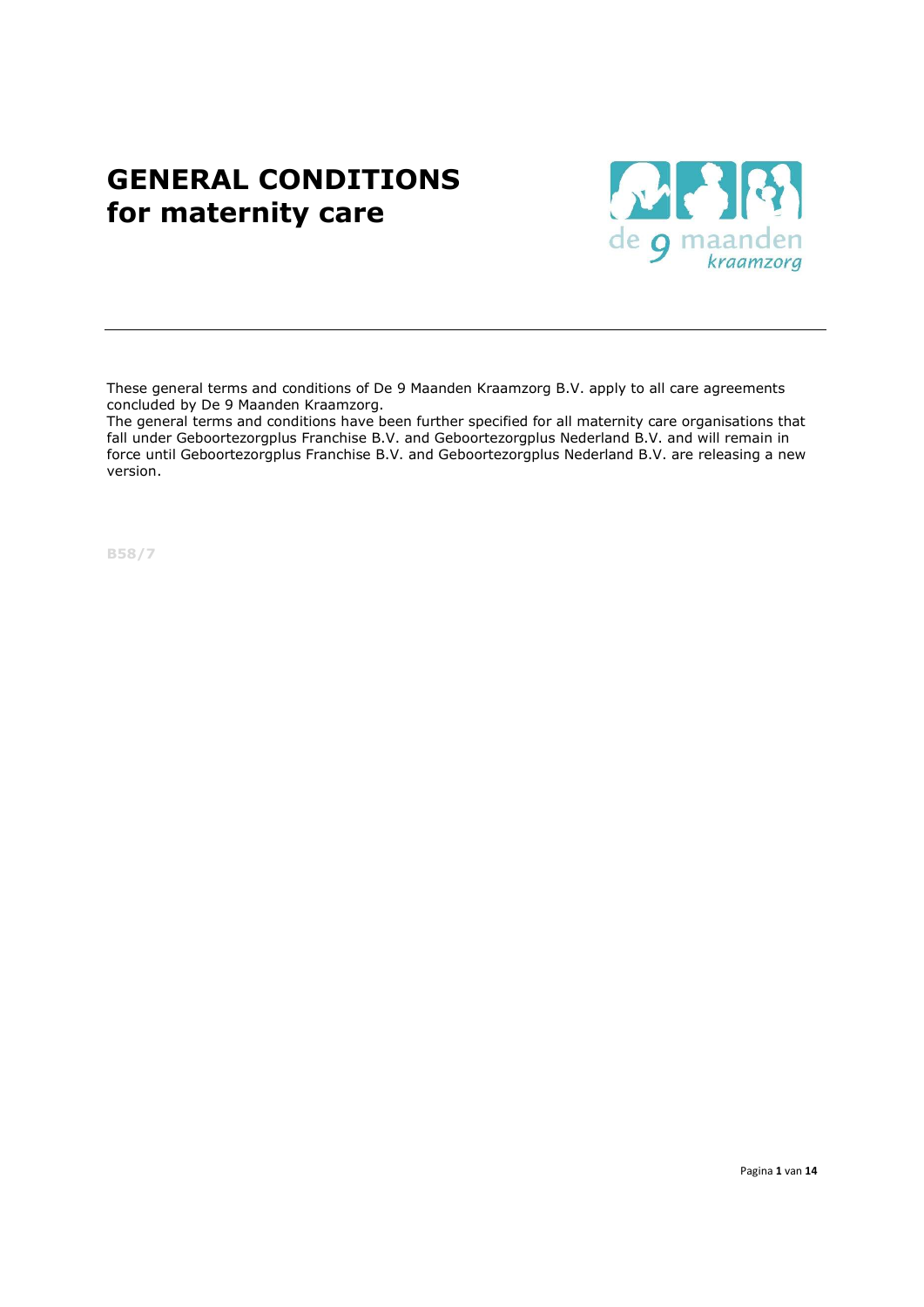| <b>Inhoud</b> |  |
|---------------|--|
|               |  |
|               |  |
|               |  |
|               |  |
|               |  |
|               |  |
|               |  |
|               |  |
|               |  |
|               |  |
|               |  |
|               |  |
|               |  |
|               |  |
|               |  |
|               |  |
|               |  |
|               |  |
|               |  |
|               |  |
|               |  |
|               |  |
|               |  |
|               |  |
|               |  |
|               |  |
|               |  |
|               |  |
|               |  |
|               |  |
|               |  |
|               |  |
|               |  |
|               |  |
|               |  |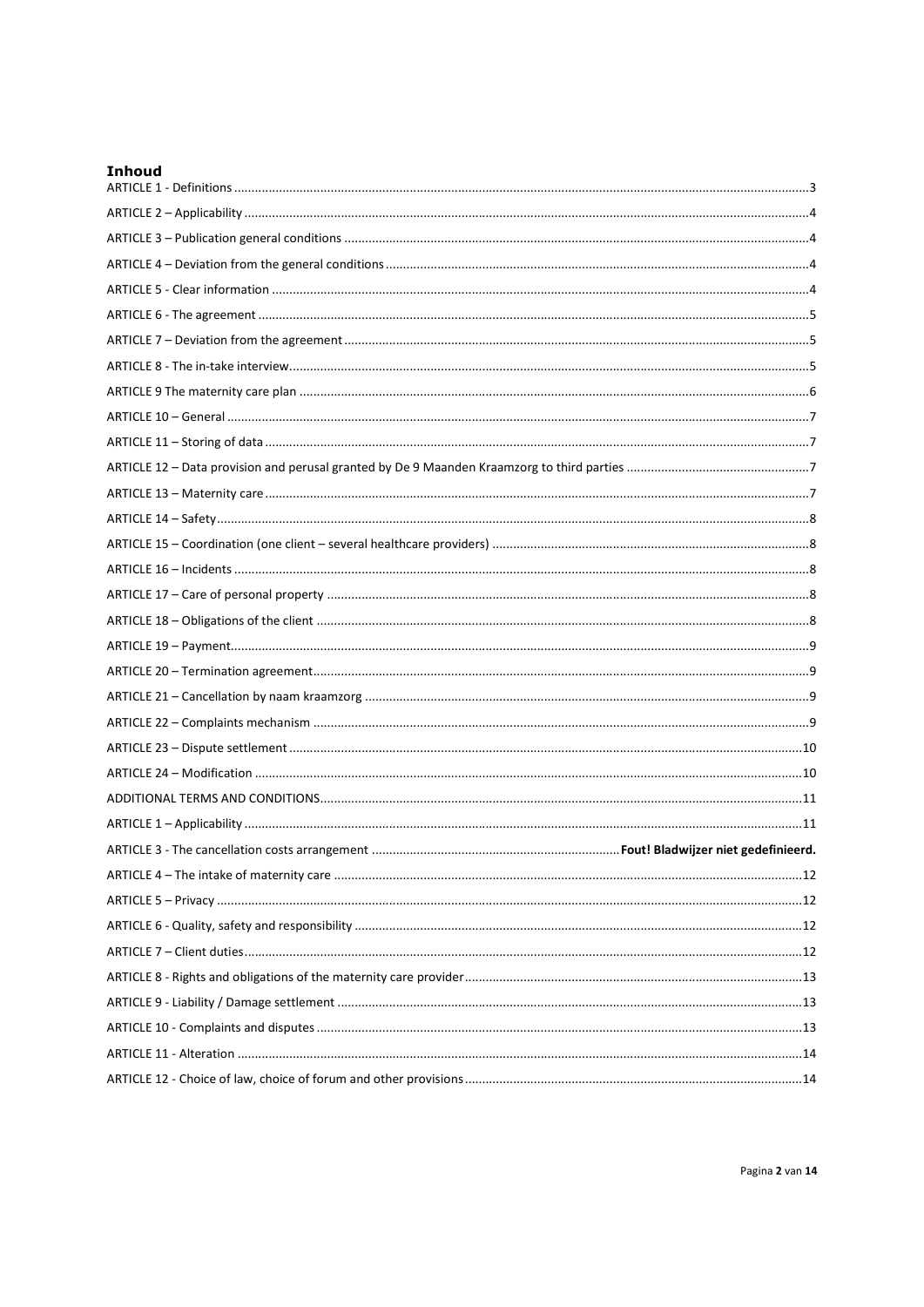# ARTICLE 1 - Definitions

| Client:              | The natural person purchasing maternity care from De 9 Maanden Kraamzorg.<br>Thereby is intended the pregnant person before and the new mother after<br>childbirth.                                                                                                                                                                                                                                                                           |
|----------------------|-----------------------------------------------------------------------------------------------------------------------------------------------------------------------------------------------------------------------------------------------------------------------------------------------------------------------------------------------------------------------------------------------------------------------------------------------|
|                      | Maternity care provider: (legal) person providing maternity care, financed on grounds of healthcare<br>legislation 'Zorgverzekeringswet' (Zvw), whether or not in combination with<br>privately financed maternity care and/or additional services. Mentioned here<br>below: De 9 Maanden Kraamzorg.                                                                                                                                          |
| Midwife:             | An independent medical professional who assists the pregnant woman and her<br>partner during pregnancy and childbirth and is in regular contact with the<br>woman. Thereby is also intended such general practitioner as is operative as a<br>midwife.                                                                                                                                                                                        |
| Maternity carer:     | The natural person who provides maternity care and childbirth assistance under<br>the medical responsibility of the midwife.                                                                                                                                                                                                                                                                                                                  |
| Maternity care:      | Care, support, instruction, and provision of information to the client and the<br>newborn.                                                                                                                                                                                                                                                                                                                                                    |
|                      | Minimal maternity care: The statutory minimum number of hours of maternity care exclusive of<br>childbirth assistance of 24 hours distributed over eight days.                                                                                                                                                                                                                                                                                |
| Assessment:          | The assessment based on the maternity protocol 'Landelijk Indicatieprotocol<br>Kraamzorg' (LIP).                                                                                                                                                                                                                                                                                                                                              |
|                      | Landelijk Indicatieprotocol Kraamzorg (LIP): Protocol in which<br>a) is described what qualitatively responsible maternity care is<br>b) which arranges the number of hours of maternity care which are necessary<br>to provide sound maternity care to the client and the newborn.                                                                                                                                                           |
| Application:         | Request of the client to De 9 Maanden Kraamzorg to deliver maternity care.                                                                                                                                                                                                                                                                                                                                                                    |
| Agreement:           | The agreement concluded between the client and De 9 Maanden Kraamzorg<br>regarding maternity care.                                                                                                                                                                                                                                                                                                                                            |
| Intake:              | A personal or telephonic conversation between a representative of De 9<br>Maanden Kraamzorg and the client before the 34th week of pregnancy, in<br>which are established, besides other things, the nature and scope of the<br>maternity care to be provided as well as the possible additional maternity care<br>and services; what the care needs of the client are and what is expected of the<br>client in order to receive proper care. |
| Practice supervisor: | The natural person assisting an apprentice maternity carer or intern in the<br>workplace/traineeship.                                                                                                                                                                                                                                                                                                                                         |
| JGZ-transfer:        | Transfer of data from the maternity period about, e.g., the newborn, the home<br>situation, childbirth, and the course of the maternity period, to youth<br>healthcare institutions 'jeugdgezondheidszorg'.                                                                                                                                                                                                                                   |
| Incident:            | Any unsought or unforeseen event in the maternity process with direct<br>consequences or in the long term for the client and/or the newborn.                                                                                                                                                                                                                                                                                                  |
| Written:             | By written is also intended digital or by e-mail.                                                                                                                                                                                                                                                                                                                                                                                             |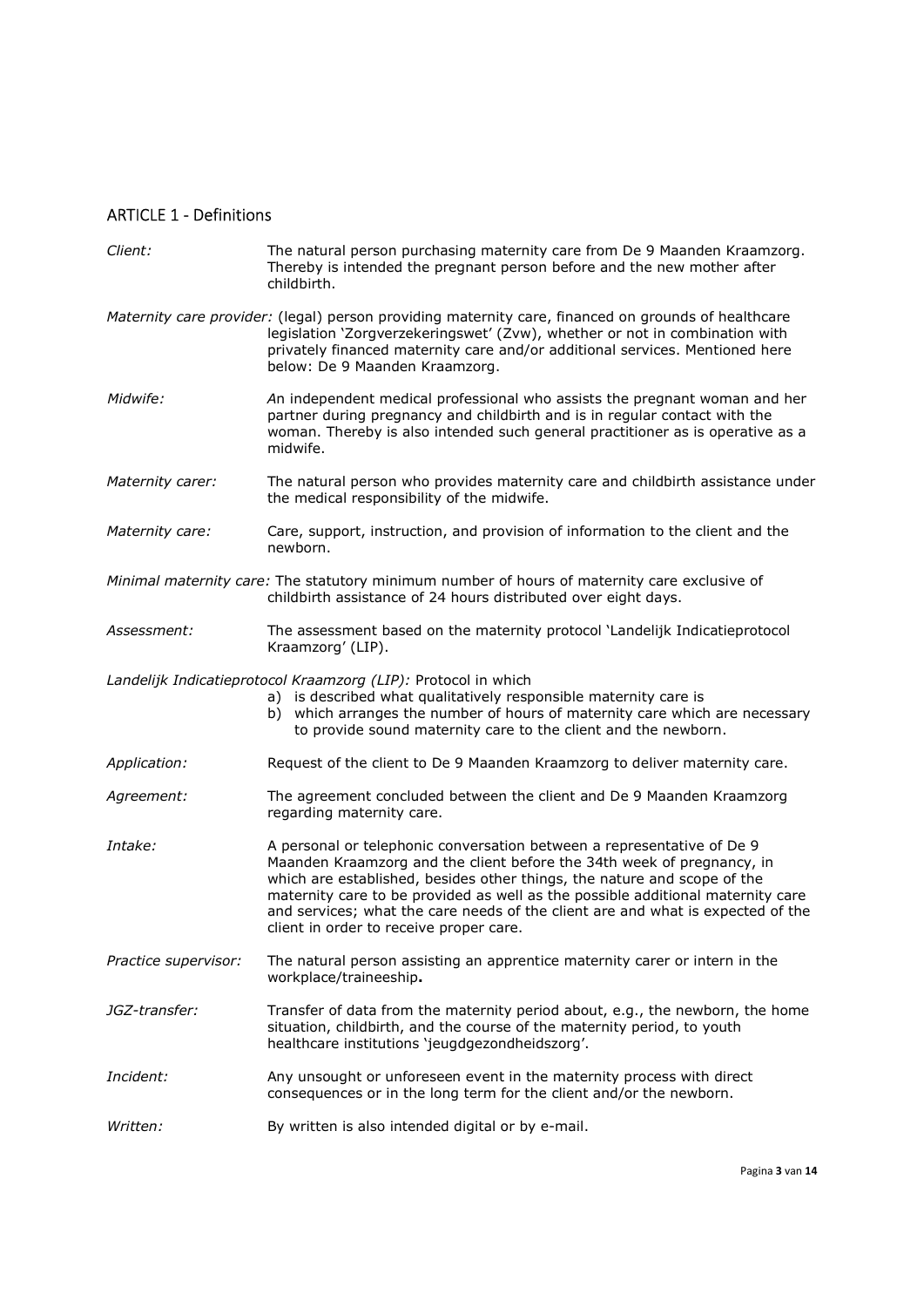| Electronic channel: | The transmission or storage of data through a website, the internet, or e-mail.                                                                                                                                                                                                                                                                                                                                                                                                                                                                                                                                        |
|---------------------|------------------------------------------------------------------------------------------------------------------------------------------------------------------------------------------------------------------------------------------------------------------------------------------------------------------------------------------------------------------------------------------------------------------------------------------------------------------------------------------------------------------------------------------------------------------------------------------------------------------------|
|                     | Arbitration committee: The sectorial arbitration committee 'Geschillencommissie Verpleging Verzorging<br>en Geboortezorg', falling under the foundation for arbitration 'Stichting De<br>Geschillencommissie' in The Hague.                                                                                                                                                                                                                                                                                                                                                                                            |
| Franchise:          | Franchise is a collaboration between two entrepreneurs: the franchisor and<br>the franchisee. The franchisor (Geboortezorgplus Franchise B.V.) has developed<br>a successful formula in the field of maternity care and gives the franchisee (De<br>9 Maanden Kraamzorg) the opportunity to exploit that concept in a certain<br>region. In this system, the largest high-quality maternity care in the region is<br>deployed, with the national knowledge and benefits. This is a close form of<br>cooperation in which the efficient division of tasks and uniform working method<br>to the market serve as a basis. |
| Geboortezorgplus    | Geboortezorgplus Franchise B.V. and Geboortezorgplus Nederland B.V. have a<br>reciprocal partnership.                                                                                                                                                                                                                                                                                                                                                                                                                                                                                                                  |

## ARTICLE 2 – Applicability

- 1. These general conditions are applicable to the agreement.
- 2. These general conditions describe the rights and obligations of the healthcare provider and client.
- 3. These general conditions leave provisions of mandatory law unaffected.

# ARTICLE 3 – Publication general conditions

- 1. De 9 Maanden Kraamzorg hands over these general conditions to the client prior to or upon the conclusion of the agreement and clarifies it upon request of the client verbally.
- 2. a. If the agreement is concluded through an electronic channel, then the general conditions can be furnished through electronic channels, in such a manner that they can be stored so they will be accessible later on;
	- b. If the agreement is not concluded through an electronic channel, then the general conditions can also be furnished in a comparable way through electronic channels, but only if the consumer agrees with this.

# ARTICLE 4 – Deviation from the general conditions

De 9 Maanden Kraamzorg cannot deviate from these general conditions, unless such has been explicitly established with the client and the deviation is not to the disadvantage of the client or the newborn. Deviations must be established in writing.

## ARTICLE 5 - Clear information

- 1. De 9 Maanden Kraamzorg makes sure that he has such information available (in writing or on the website) which enables the client to make a proper comparison with other maternity care providers, so as to be able to choose.
- 2. In this information, De 9 Maanden Kraamzorg states in any case:
	- A. that an agreement is concluded at the time when De 9 Maanden Kraamzorg accepts the application;
	- B. that the client has the right until 14 days after acceptance by De 9 Maanden Kraamzorg to annul the agreement;
	- C. any possible reservations regarding the ability to deliver the maternity care which is to be established.
- 3. De 9 Maanden Kraamzorg makes sure that the client remains sufficiently informed during the effective time of the agreement regarding matters which are relevant for her and for the newborn concerning the implementation of the agreement.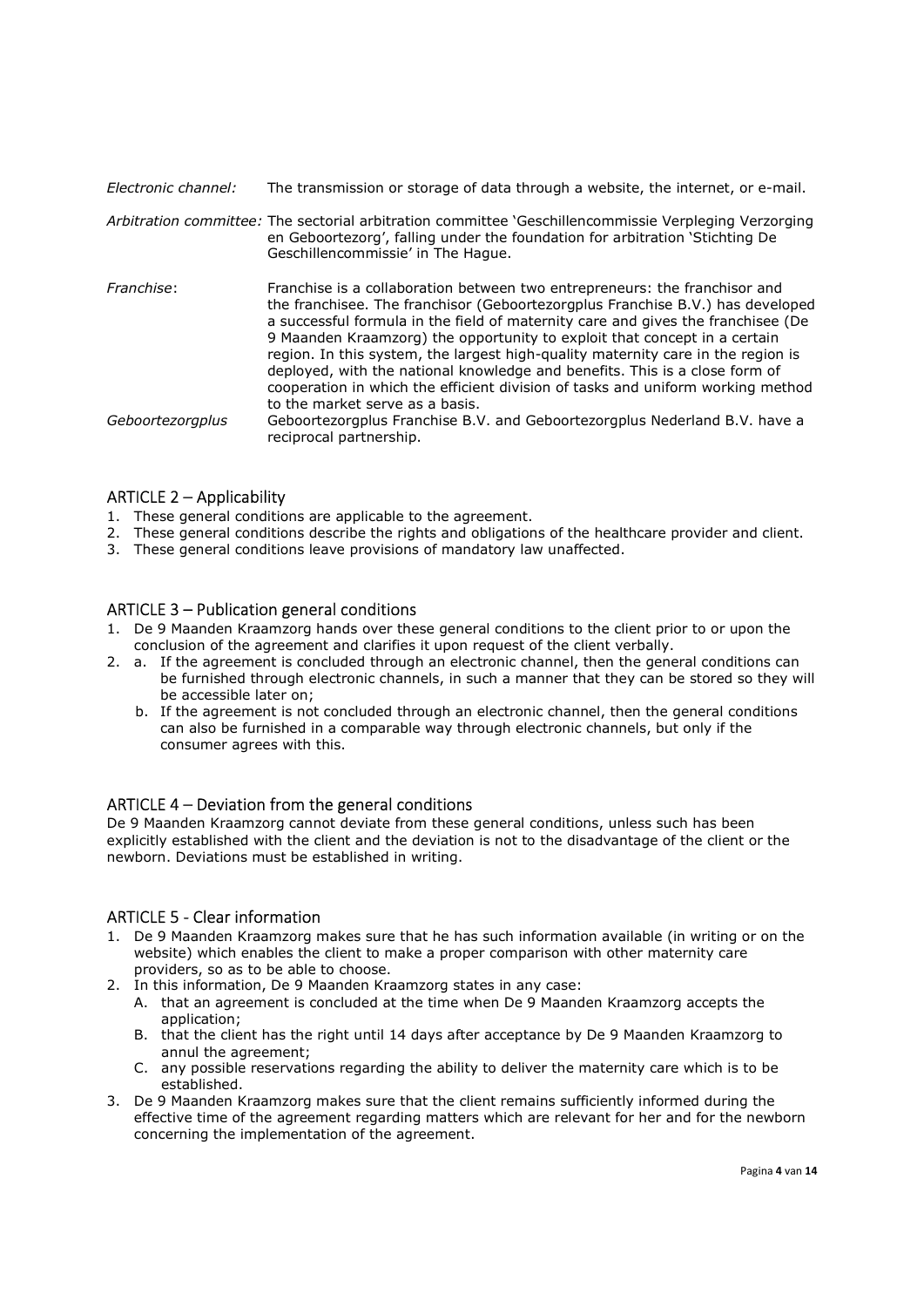4. De 9 Maanden Kraamzorg checks whether the client has understood the information before accepting an application.

## ARTICLE 6 - The agreement

- 1. The written or digital application by the client constitutes the request to De 9 Maanden Kraamzorg to deliver maternity care to the client. De 9 Maanden Kraamzorg accepts the application in writing or digitally, whereby the agreement is adopted. The client has the right until 14 days after conclusion of the agreement to cancel the agreement (free of charges).
- 2. If the client applies telephonically, De 9 Maanden Kraamzorg subsequently sends a signed agreement in duplicate to the client, with the request to send back a copy signed by her. In this case, the agreement becomes effective after the signing by the client.
- 3. If the client is younger than 18, then the client must have the agreement signed, despite the fact that as from the age of 16 she can legally enter into a medical contract (WGBO), by a legal representative on account of the financial guarantee until the age of 18.
- 4. The agreement comprises in any case:
	- a. a reference to the LIP for the nature and scope of the maternity care. The nature and scope of the maternity care is established during the in-take interview (before the 34th week of pregnancy) in writing;
	- b. if the application is made prior to the 5th month of pregnancy, a clause that the indicated hours are delivered on the basis of the LIP;
	- c. if the application is made in or after the 5th month of pregnancy, a clause that in any case the minimum maternity care is guaranteed;
	- d. if applicable, a clear description of the reservations regarding the ability to deliver the established maternity care and the consequences thereof;
	- e. that arrangements for additional maternity care and services are discussed during the in-take interview (see article 8) and recorded in writing in an addendum to the agreement. If this results in costs for client, a specification of these costs must be included in this addendum;
	- f. a clause that client owes a statutory own contribution over the delivered hours of maternity care. No own contribution needs to be paid over the hours of childbirth assistance;
	- g. an arrangement concerning permission for the use of data of the client and the newborn; for legally obliged measuring of health-care related quality indicators and for the
		- measuring of client experiences in healthcare at VSV and organisational level; in the context of the internal quality cycle and the internal quality improvement;
		- for controls by healthcare insurers for the purpose of the implementation of the contract with De 9 Maanden Kraamzorg in accordance with the applicable rules;
		- for the transfer of data to youth healthcare institutions;
	- h. a possible cancellation costs arrangement;
	- i. a clause that modification of the agreement is only possible after consultation between maternity care provider and client and that it must be established in writing;
	- j. a reference to these general conditions and the applicability thereof.

## ARTICLE 7 – Deviation from the agreement

- 1. Deviation from the established maternity care hours can only be arranged through mutual consultation and must be recorded in writing. Deviation from the legally prescribed minimum maternity care is not possible. In case of deviation from the agreement, a reparation can be agreed on by both parties in writing.
- 2. An own contribution is only owed by the client after deviation from the agreement over the number of hours of maternity care effectively consumed.

## ARTICLE 8 - The in-take interview

1. During the in-take interview, the assessment for the number of hours of maternity care is discussed with the client. In this interview is discussed: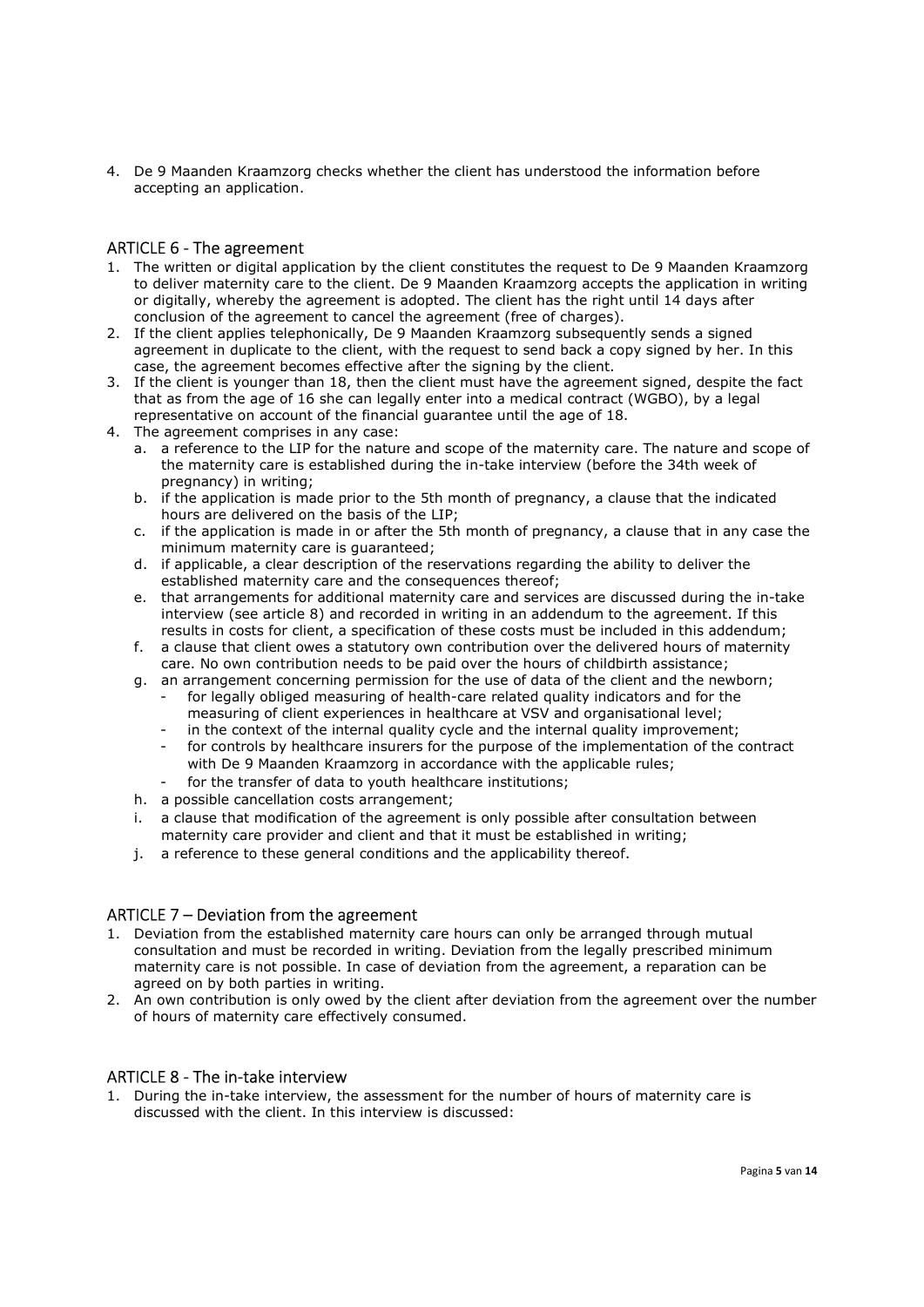- a. the procedure to obtain a (re)assessment in conformity with the LIP and the explanation of the (re)assessment and the consequences of premature termination of the maternity care by the client;
- b. the determination of the nature and scope of the maternity care to be delivered based on the LIP and the wishes of the client;
- c. a description and the possible establishment of the additional maternity care (refunded by healthcare insurer in an additional package or privately financed) and of the services which the client can make use of and the possible determination of what is established according to article 6 section 4e.
- 2. Before or during the in-take, De 9 Maanden Kraamzorg supplies the client with written information about at least the following points:
	- a. the distribution of responsibilities between maternity carer and midwife;
	- b. the existence of a client version of the standard of care;
	- c. key management;
	- d. what measures the client must take to enable the maternity carer to work safely in conformity with the regulations regarding labour conditions and hygiene;
	- e. the use of the car of the client and/or partner by the maternity carer;
	- f. the parking policy;
	- g. the privacy policy;
	- h. the medication policy;
	- i. the information duty towards client regarding the deployment of trainee maternity carers and the consent obligation for the deployment of trainees;
	- j. the possible cancellation costs arrangement;
	- k. the consequences of the law on working hours 'Arbeidstijdenwet' and the union contract ('cao') for the deployment of maternity carers;
	- l. claims settlement: the arrangement for the compensation of damage caused by the employee of De 9 Maanden Kraamzorg.
- 3. The arrangements made during the in-take interview are recorded in writing (see article 6 section 4 under e).

## ARTICLE 9 The maternity care plan

- 1. The maternity carer prepares a maternity care plan in writing, based on the assessment from the assessment protocol 'Landelijk Indicatieprotocol' (LIP) and 7 through mutual consultation with the client, at the start of the maternity care.
- 2. In the maternity care plan, the objectives and arrangements are established and aligned with the wishes, habits, and circumstances of the client and the newborn.
- 3. In the maternity care plan is furthermore established in any case:
	- what family members or other carers from the own network are involved in the provision of maternity care;
	- the arrangements made for support, instruction, and information to be provided by the maternity carer to partner and/or other family members;
		- the moments of evaluation of the maternity care plan.
- 4. If the maternity carer is unable to provide the established maternity care in conformity with the maternity care plan, the maternity carer/maternity care provider immediately informs the client accordingly. If the client cannot/does not want to receive the established maternity care in conformity with the maternity care plan, the client immediately informs the maternity carer, and outside the working hours of the maternity carer, De 9 Maanden Kraamzorg accordingly. Through consultation and agreement with the client, the maternity care plan is subsequently adjusted by the maternity carer.
- 5. The maternity care plan is a component of the childbirth care plan which the coordinating healthcare provider has prepared jointly with the pregnant person.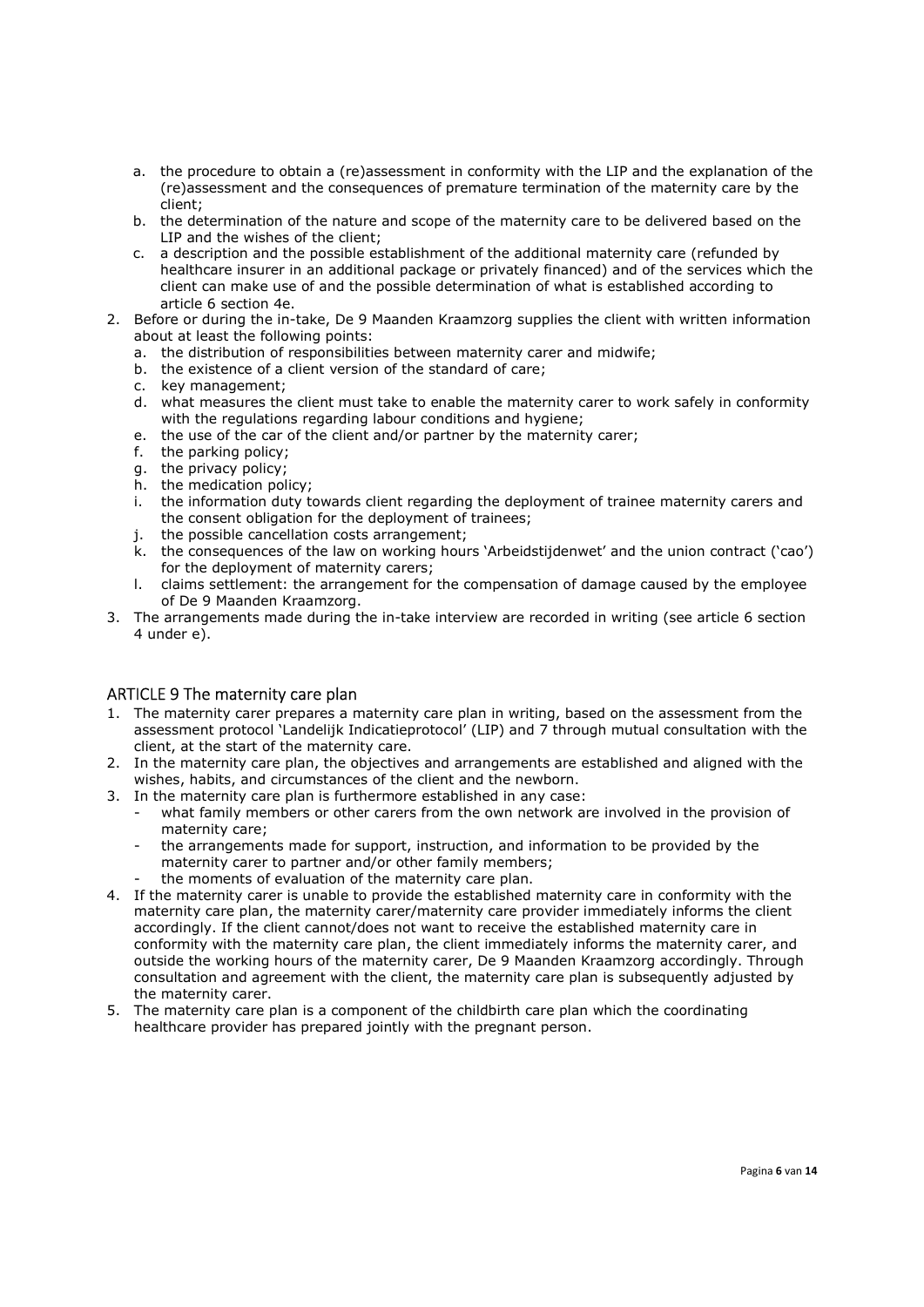## ARTICLE 10 – General

- 1. To the data intended in this chapter applies fully what is established in the law on data protection (Wbp) (as from 25 May 2018: General Data Protection Regulation).
- 2. To the extent the data intended in this chapter fall under the articles 7:446 7:468 of the Civil Code (BW), it applies fully as established there.

## ARTICLE 11 – Storing of data

- 1. De 9 Maanden Kraamzorg must keep data on the client and the newborn. This data is determined in the agreement, the LIP-form, the JGZ-transfer, the hour-registration and a display of the registration, interpretation, and actions to be taken for the client and/or the newborn for the purpose of the signalling of health issues.
- 2. Upon termination of the agreement, De 9 Maanden Kraamzorg keeps the above data and this data remains at the disposal of both De 9 Maanden Kraamzorg and the client. The client receives a copy if she so wishes. For the data intended in article 7:454 of the Civil Code (BW), the retention period and the rights of the client regarding correction and destruction established there apply. For other data, the standard mentioned in Wbp is effective.

#### ARTICLE 12 – Data provision and perusal granted by De 9 Maanden Kraamzorg to third parties

- 1. Without the written consent of the client, De 9 Maanden Kraamzorg does not provide data (for perusal) regarding the client and the newborn to third parties, except to comply with a legal obligation or to observe the reporting code for child abuse in the event permission cannot be requested on account of the safety of the child/family.
- 2. By third parties as intended in the first section are not intended the midwife and the person involved on behalf of and/or by order of De 9 Maanden Kraamzorg in the delivery of the maternity care, to the extent the providing of data (for perusal) is necessary for the activities to be conducted by these.
- 3. After the decease of the client and/or the newborn, De 9 Maanden Kraamzorg makes available for perusal, if so requested, the data kept by De 9 Maanden Kraamzorg to the survivors, to the extent the client has given her written consent for this, or her consent may be presumed.
- 4. The maternity carer and those who are involved on behalf of and/or by order of De 9 Maanden Kraamzorg in the delivery of maternity care, are bound by a non-disclosure obligation. De 9 Maanden Kraamzorg informs the client accordingly.

## ARTICLE 13 – Maternity care

- 1. De 9 Maanden Kraamzorg delivers maternity care with due regard for:
	- a. the standards "responsible maternity care" as they have been established by representative organisations of in any case maternity care providers and clients through consultation with healthcare inspection 'Inspectie voor de Gezondheidszorg',
	- b. the healthcare standard as established by 'Zorginstituut Nederland',
	- c. and the healthcare described in the LIP.
- 2. De 9 Maanden Kraamzorg ensures that all maternity carers who provide maternity care within the organisation of De 9 Maanden Kraamzorg or by order of De 9 Maanden Kraamzorg to the client:
	- a. are competent and qualified to this effect at all times;
	- b. are listed in the Quality Register of the expertise centre for maternity care 'Kenniscentrum Kraamzorg';
	- c. act in accordance with the professional standards applicable to the maternity carer, including the guidelines of the occupational group and in any case as a reasonably competent and reasonably acting professional. Deviation from the professional standard must be motivated and explained by the maternity carer towards the client. The maternity carer takes note of the deviation and the explanation to the client in the maternity care plan.
- 3. The trainee maternity carer may exclusively provide maternity care under the supervision of a practice supervisor.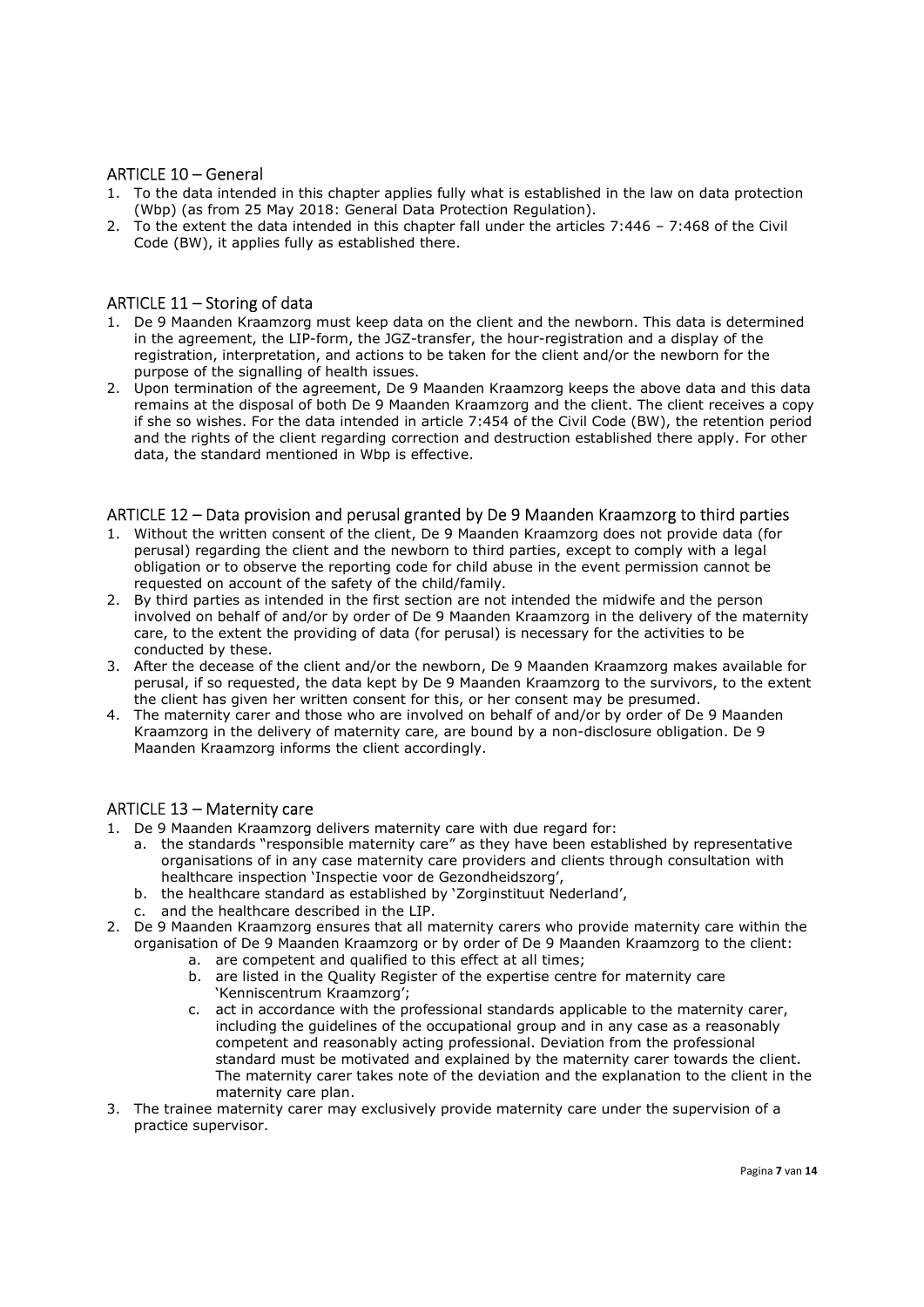- 4. De 9 Maanden Kraamzorg takes care of the continuity of the maternity care.
- 5. Maternity care is actually provided by De 9 Maanden Kraamzorg. In the context of the franchise cooperation/sub-contractership referred to above, the care provided to you will also be administered and declared in and by Geboortezorgplus Nederland B.V. (AGB code 33006297).

# ARTICLE 14 – Safety

De 9 Maanden Kraamzorg makes use of valid material needed for the exercise of the vocation.

## ARTICLE 15 – Coordination (one client – several healthcare providers)

If the client and/or the newborn is cared for by two or more healthcare providers who on behalf or by order of De 9 Maanden Kraamzorg are involved in the delivery of the maternity care, De 9 Maanden Kraamzorg makes sure that:

- a. all healthcare providers involved inform each other upon change of shifts or through the maternity care plan and if necessary, inquire each other about relevant data of the client and/or the newborn, whereby the experience of the client is taken into account and the client is informed about this;
- b. the tasks and responsibilities regarding the provision of maternity care to the client and/or the newborn are clearly delineated and aligned between the involved healthcare providers;
- c. all healthcare providers keep updated and consult the maternity care plan.

## ARTICLE 16 – Incidents

- 1. As soon as possible after an incident, De 9 Maanden Kraamzorg informs the client regarding:
	- a. the nature and cause of the incident;
	- b. whether, and what, measures have been taken to prevent similar incidents.
- 2. If an incident has impact on the health condition of the client and/or the newborn, the maternity immediately discusses this with the midwife.
- 3. The maternity carer provides adequate maternity care upon instruction of the midwife so as to limit the impact of the incident on the client and/or the newborn.
- 4. If an incident requires direct intervention, the maternity carer takes action forthwith and reports this as soon as possible to the midwife.
- 5. The maternity care organisation takes care of the adequate reporting of incidents in the registration systems intended for this.

## ARTICLE 17 – Care of personal property

De 9 Maanden Kraamzorg makes sure that those who are involved in the maternity care for the client and the newborn under his responsibility handle their property with care.

## ARTICLE 18 – Obligations of the client

- 1. The client identifies herself prior to the adoption of the agreement or during the effective time of the agreement upon request of De 9 Maanden Kraamzorg by way of a legally approved, valid ID.
- 2. The client provides De 9 Maanden Kraamzorg, also in response to the latter's questions, to the best of her knowledge, with the information and the assistance which the latter reasonably requires for the implementation of the agreement.
- 3. The client refrains from conduct such as aggression, discrimination, (sexual) harassment and/or other behaviour which is harmful to the health or wellbeing of the maternity carer and other persons who work at or by order of De 9 Maanden Kraamzorg. The client also exerts herself to let family members and visitors refrain from the above behaviour.
- 4. The client renders all necessary assistance to enable De 9 Maanden Kraamzorg to provide maternity care in accordance with the regulations concerning labour conditions and hygiene.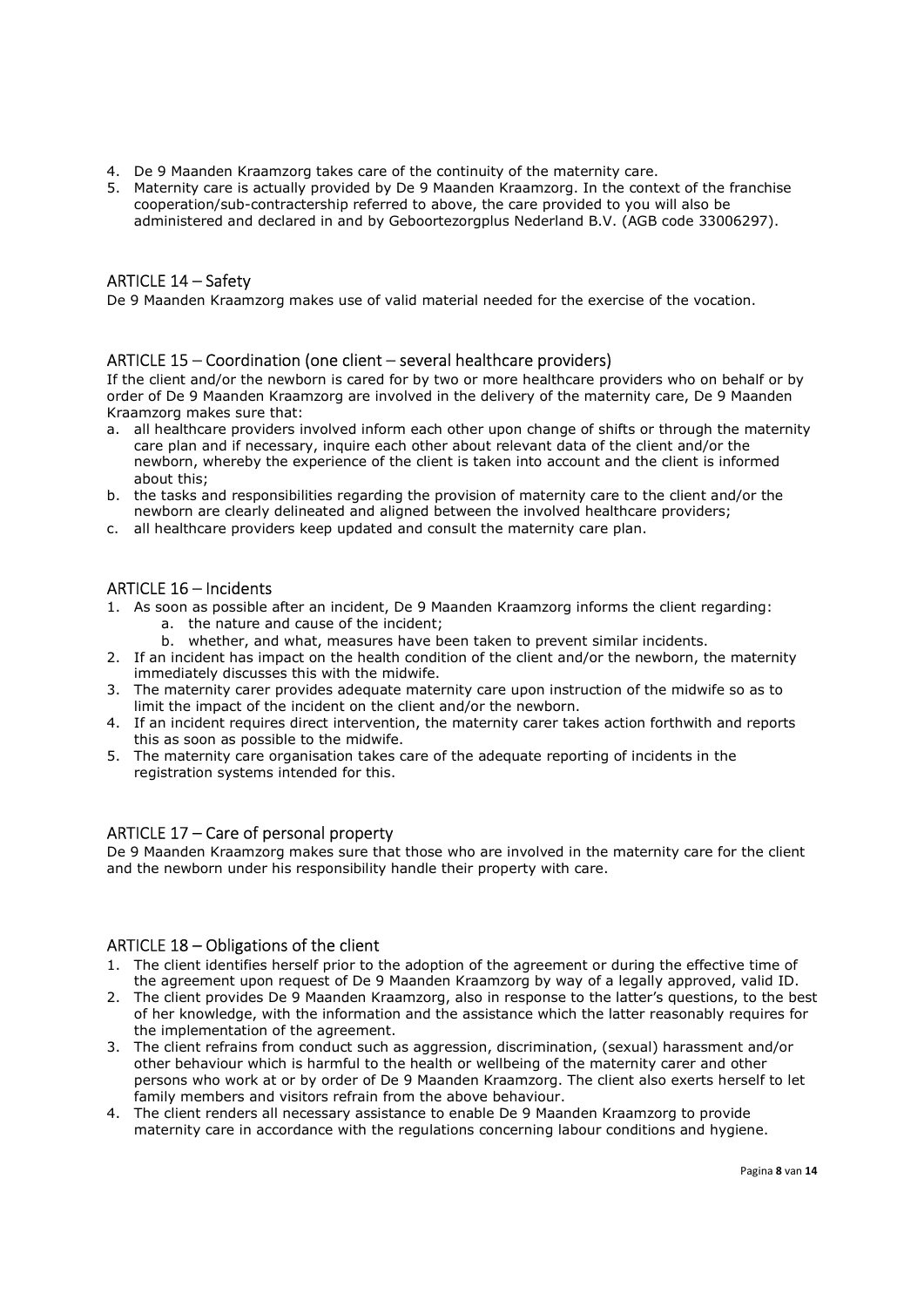- 5. The client must offer the maternity carer and other persons who work at or by order of De 9 Maanden Kraamzorg the opportunity to carry out their tasks as established in the maternity care plan or within the framework of safety.
- 6. As soon as the client receives maternity care and/or services from another maternity care provider, she informs De 9 Maanden Kraamzorg concerning.
- 7. The client must report damage she has identified within 5 days after completion of the maternity care to De 9 Maanden Kraamzorg in writing.
- 8. The client is considered to be insured against statutory liability.

## ARTICLE 19 – Payment

- 1. The client owes De 9 Maanden Kraamzorg the established price for the established maternity care and services, to the extent these are not owed directly by the healthcare insurer pursuant to healthcare legislation Zvw.
- 2. For the established costs of additional maternity care, the own contribution and/or services as intended in article 6 section 4 under e and f, De 9 Maanden Kraamzorg (or in case of a personal contribution Geboortezorgplus Franchise B.V./ Geboortezorgplus Nederland B.V.), sends the client a clear and itemized invoice.
- 3. After expiry of a payment term of 30 days, De 9 Maanden Kraamzorg sends a reminder, granting the client the opportunity to pay still within 14 days after receipt of the reminder.
- 4. If after expiry of the second payment term the payment still has not been settled, De 9 Maanden Kraamzorg has the right to bill statutory interest and extrajudicial collection costs as from the expiry of the first payment term.

#### ARTICLE 20 – Termination agreement

- 1. The agreement ends:
	- a. Through the recovery of the client at a hospital if she does not return home from hospital within 10 days after childbirth and the newborn during these 10 days does not need maternity care, unless the client is insured additionally for deferred maternity care;
	- b. Through the recovery of the newborn at a hospital if he/she does not return home from hospital within 10 days after childbirth and the client does not need maternity care during these 10 day, unless the client is insured additionally for deferred maternity care;
	-
	- c. Upon mutual agreement as established in writing;<br>d. Through the decease of the client if the newborn does not need maternity care: d. Through the decease of the client if the newborn does not need maternity care;
	- e. Through the decease of the foetus or newborn if the client does not need maternity care;
	- f. Pursuant to medical grounds pertaining to the client.
- 2. If the client cancels the agreement unilaterally otherwise than on the basis of the above, De 9 Maanden Kraamzorg can charge cancellation costs.

## ARTICLE 21 – Cancellation by naam kraamzorg

De 9 Maanden Kraamzorg can only cancel the agreement in writing for weighty reasons, on condition the following conditions have been met:

- a. De 9 Maanden Kraamzorg has discussed the grounds on which the intended cancellation is based with the client;
- b. De 9 Maanden Kraamzorg has discussed a suitable alternative with the client;
- c. De 9 Maanden Kraamzorg has pointed out the possibility to the client to file a complaint.

#### ARTICLE 22 – Complaints mechanism

1. The healthcare provider applies an arrangement for the receipt and handling of complaints based on complaints legislation for healthcare 'wet Kwaliteit Klachten en Geschillen Zorg' (WKKGZ), as sufficiently publicised, and handles the complaint in accordance with this complaints mechanism.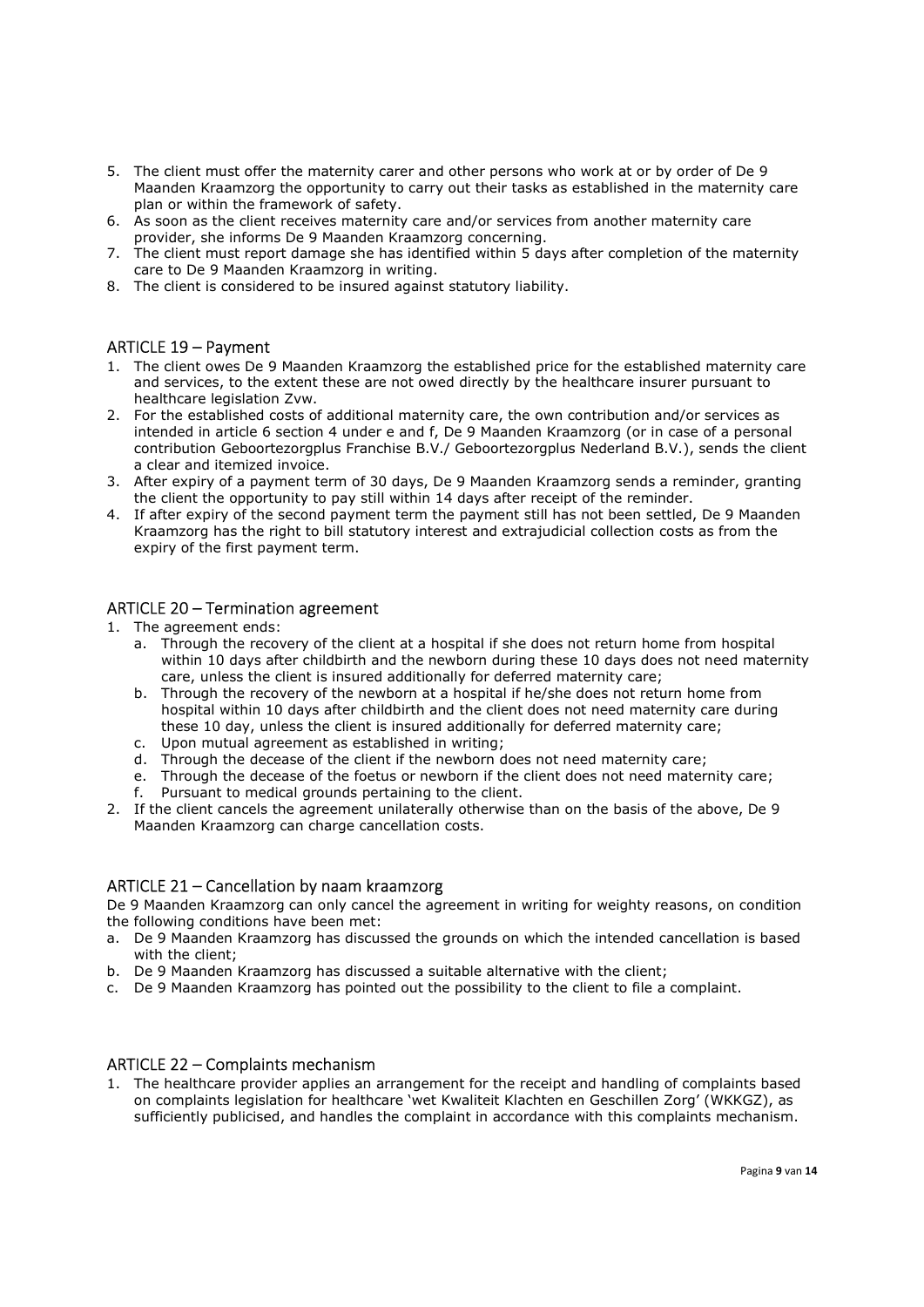- 2. A component of the complaints mechanism is the complaints officer as intended by WKKGZ. He takes care, amongst other matters, of the receipt of the complaint, he can mediate and propose a solution for the complaint. This complaints officer works independently from management/the executive board/owner of the healthcare provider. Name and contact information of this officer are listed in the complaints mechanism referred to above.
- 3. The complaints mechanism is placed in a way it can be found easily on the website of the healthcare provider. If so desired, the client receives a paper version thereof.

## ARTICLE 23 – Dispute settlement

- 1. A dispute arises if the procedure as described in article 22 has not been properly observed or has not led to the elimination of the complaint to a sufficient degree or if it may not reasonably be expected of the client that she will submit the complaint to the healthcare provider first.
- 2. The client and the healthcare provider can submit a dispute to the arbitration committee as mentioned in the complaints and disputes mechanism of the healthcare provider and as compliant with the legal requirements.
- 3. The disputes arrangement meets the requirements of WKKGZ and has been coordinated with representative parties of clients/consumers.
- 4. The arbitration committee handles complaints and claims and can attribute compensation to a maximum amount of € 25,000.
- 5. The disputes arrangement is placed in a way it is easy to find on the website of the healthcare provider. If so desired, the client will receive a paper version thereof.

#### ARTICLE 24 – Modification

These general conditions can only be modified through consultations between Bo Geboortezorg on the one hand and 'Consumentenbond', 'LOC Zeggenschap in de zorg' and 'Patiëntenfederatie Nederland' on the other.

These general terms and conditions have been drawn up by the Sociaal-Economische Raad with additions (in the area of franchise cooperation) from De 9 Maanden Kraamzorg, Geboortezorgplus Franchise B.V. and Geboortezorgplus Nederland B.V.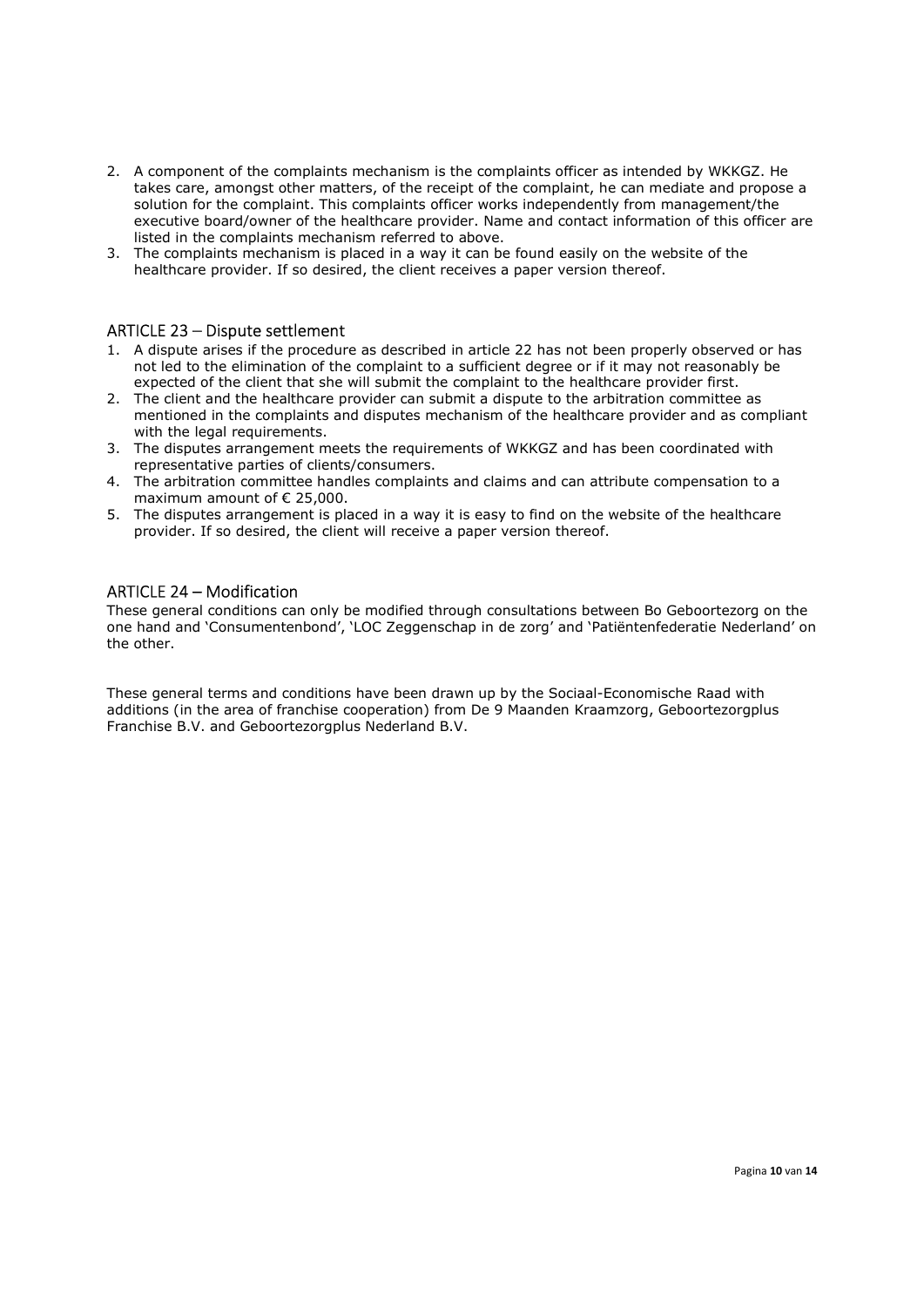## ADDITIONAL TERMS AND CONDITIONS

## ARTICLE 1 – Applicability

These conditions are supplementary to the General Conditions drawn up by the Sociaal-Economische Raad (Articles 1 to 24). These additional general terms and conditions, as well as the General Terms and Conditions, apply to all agreements, as well as to all amendments to agreements concluded between the customer and De 9 Maanden Kraamzorg.

## ARTICLE 2 - The agreement

1. For all forms of registration, De 9 Maanden Kraamzorg must sent a (digital) confirmation of the application to the client after registration. The care contract will be established immediately in the case of digital or written registration; in the case of oral or telephone registration, the contract will be concluded after receipt of this confirmation.

The following general terms and conditions are deemed to be included verbatim in the agreement:

- 2. The reservations for the provision of maternity care are included in these supplementary general terms and conditions. If registration has taken place for the fifth month, De 9 Maanden Kraamzorg will do its utmost to deliver the indicated hours. In the event of unforeseen situations, De 9 Maanden Kraamzorg reserves the right to deviate downwards from the number of indicated hours. This depends on the period in which the maternity care is required and the moment of registration.
- 3. If you register in or after the fifth month of pregnancy, the minimum maternity care is guaranteed in any case.
- 4. De 9 Maanden Kraamzorg provides at least the legally prescribed minimum maternity care.
- 5. De 9 Maanden Kraamzorg will initially try to claim the maternity care provided to you from your health insurer. However, the "personal contribution" owed by you will, if possible, be invoiced directly to you. This also applies in the event that extra hours of maternity care are (or must be) indicated, which according to your policy are not eligible for reimbursement by your health insurer.

#### ARTICLE 3 - The cancellation costs arrangement

- 1. Termination is only possible in writing or electronically (by e-mail).
- 2. The client has the right to terminate the care agreement free of charge in the following cases:
	- a. up to 14 days after entering into the care agreement or receipt of the care agreement
	- b. when the client moves to an address outside the operating area of De 9 Maanden Kraamzorg;
	- c. Through the recovery of the client at a hospital if she does not return home from hospital within 10 days after childbirth and the newborn during these 10 days does not need maternity care, unless the client is insured additionally for deferred maternity care;
	- d. Through the recovery of the newborn at a hospital if he/she does not return home from hospital within 10 days after childbirth and the client does not need maternity care during these 10 day, unless the client is insured additionally for deferred maternity care;
	- e. Upon mutual agreement as established in writing;
	- f. Through the decease of the client if the newborn does not need maternity care;
	- g. Through the decease of the foetus or newborn if the client does not need maternity care; h. Pursuant to medical grounds pertaining to the client.
- 3. If a termination does not meet the above mentioned conditions, a termination fee will be charged: Registration: € 50,-
	- Registration + intake:  $\epsilon$  130,- (if intake has already taken place)
	- Within two months for the due date:  $\epsilon$  150,-
- 4. If the client does not use De 9 Maanden Kraamzorg to provide the agreed care during or after the delivery, this will be regarded as a termination of the agreement, unless there is a case of force majeure on the part of the client. Force majeure on the part of the client shall be understood to mean a shortcoming that is not attributable to the fault of the client and should not remain at the client's expense on the basis of the law, legal act or generally accepted practice.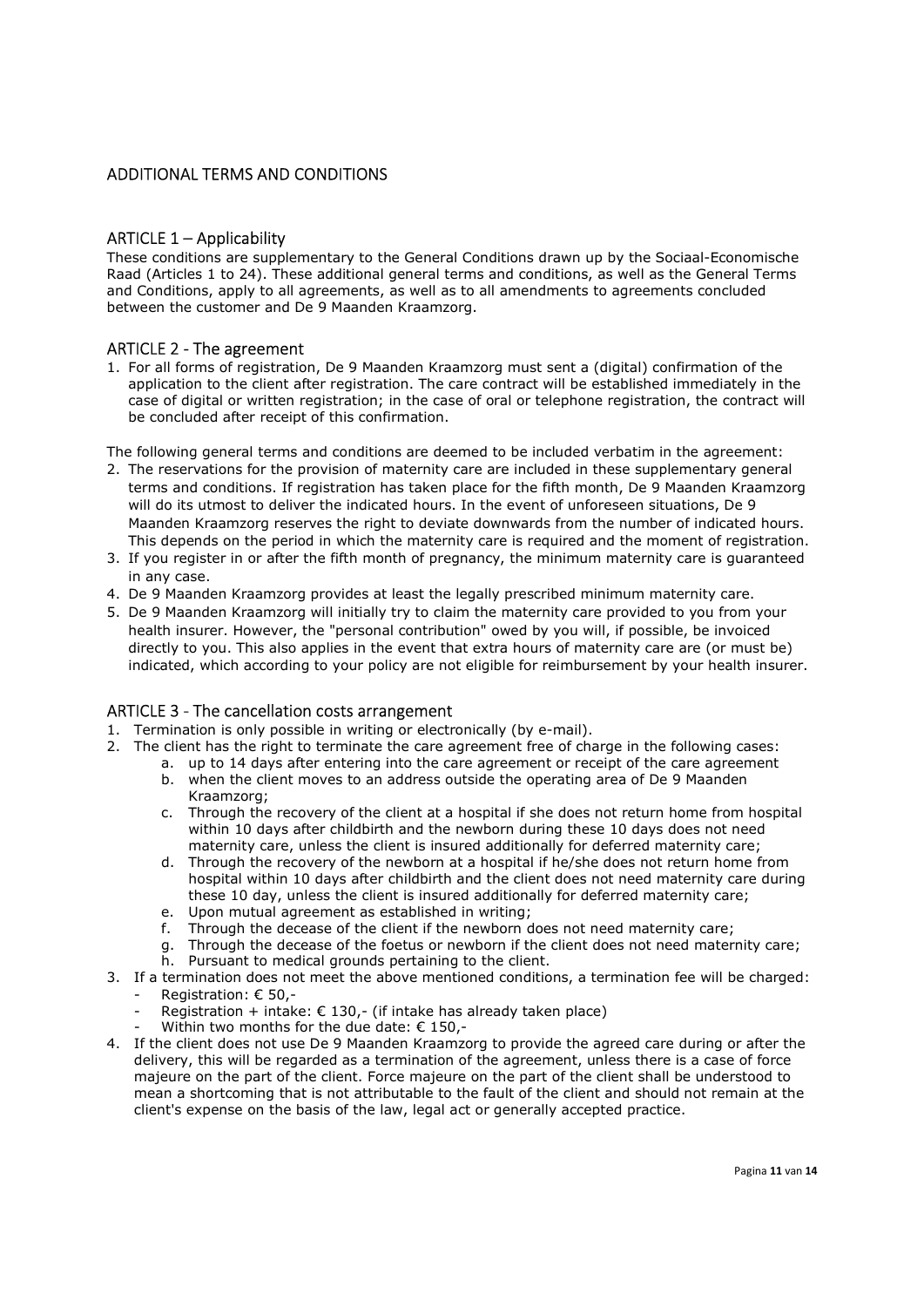# ARTICLE 4 – The intake of maternity care

- 1. The intake will take place before the 34th week of pregnancy at the latest, provided that there is a timely registration as well as good accessibility and/or effort on the part of the client to make the appointment.
- 2. At the intake, the health and safety checklist is used to check whether the working environment is safe for the maternity carer (working conditions and hygiene). If anything is found that is not in order, it must be prepared before the start of the care.
- 3. If the client wishes to purchase additional maternity care or certain products/services, this will be recorded on the intake form as well as the costs involved.
- 4. In the case of privately funded care, the total costs of the care provided will be borne by the client. This will be discussed during the intake.

## ARTICLE 5 – Privacy

- 1. When providing services, De 9 Maanden Kraamzorg will apply the applicable privacy legislation (including the AVG).
- 2. De 9 Maanden Kraamzorg and its employees shall be obliged to keep confidential all matters relating to the client which have come to their knowledge by reason of their position, and of which they know or can reasonably suspect that they are obliged to keep them confidential.
- 3. The client has the right to inspect his personal data, as well as the right to copy, supplement, correct, block, destroy and delete his data.
- 4. In order to give access to, or provide personal data to anyone who is not involved in the provision of care, the De 9 Maanden Kraamzorg requires the express and specific consent of the client.
- 5. We are legally obliged to evaluate the maternity care provided. That is why you will be asked by email to appreciate the maternity care provided to you after the completion of the maternity care. This request will be sent to you at the e-mail address indicated by you.

#### ARTICLE 6 - Quality, safety and responsibility

- 1. Mother and child care is the maternity carer priority. Domestic tasks are subordinate to this at all times.
- 2. The midwife is responsible for the childbirth. The maternity carer will always consult with the midwife in the event of any problems.
- 3. The Working Hours Act and the Applicable Collective Labour Agreement (CAO) will be taken into account when deploying maternity carers.

## ARTICLE 7 – Client duties

The care may be stopped by De 9 Maanden Kraamzorg if the client does not provide all the necessary cooperation to enable De 9 Maanden Kraamzorg to provide maternity care in accordance with the regulations for a safe working environment and workable conditions. This means working conditions, hygiene and manners. Appropriate facilities must also be available so that the maternity carer can provide proper care for the mother and child. These matters are discussed during the intake by means of a checklist.

- 1. Before starting care, the bed of the midwife must be at a minimum height of 80 cm.
- 2. Availability of two safe metal jugs, seamless, with rubber plate in the cap.
- 3. Suitable facilities are available for the maternity carer for the provision of services.
- 4. Our maternity care organisation applies a Code of Conduct, in which the standards of conduct are described. This Code of Conduct is available on request at De 9 Maanden Kraamzorg or can be viewed on the website. The client is expected to behave in accordance with this Code of Conduct.
- 5. During the provision of services by the maternity carer, the client must be at home.
- 6. If the client does not comply with the provisions of this article, De 9 Maanden Kraamzorg is entitled to refuse the delivery of services.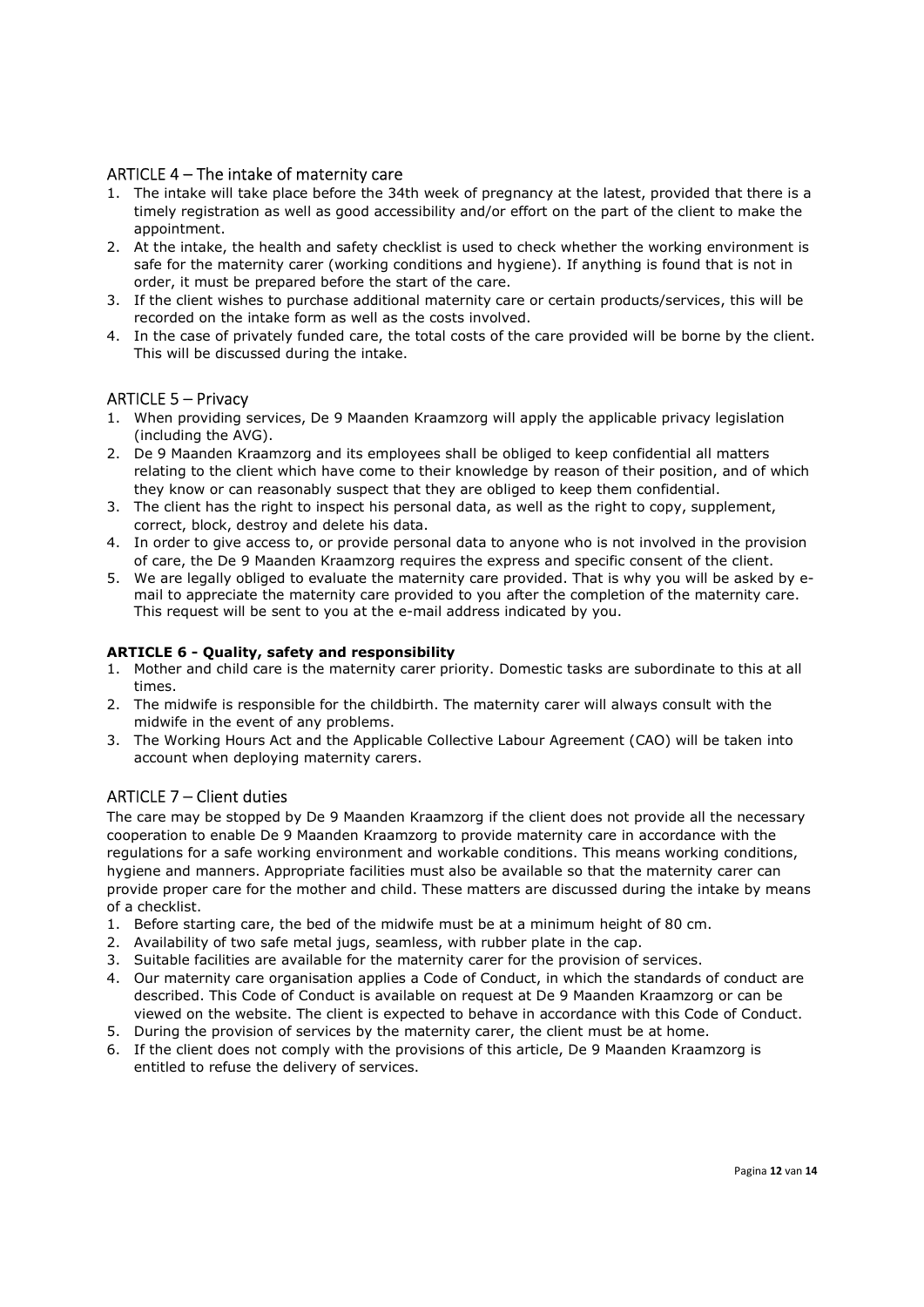## ARTICLE 8 - Rights and obligations of the maternity care provider

- 1. Employees of De 9 Maanden Kraamzorg do not smoke at the client's home, not even during the breaks.
- 2. It is not permitted for maternity carer to be authorised for financial matters, such as the use of a client's credit card and/or the client's bank card.
- 3. Gifts or presents with a total value of more than  $\epsilon$  25,- may not be accepted by the maternity carer.
- 4. Under no circumstances may the maternity carer transport clients or other family members, not even in the client's car.
- 5. The maternity carer does not receive a house key from the client, unless arrangements have been made for this in a key agreement.

## ARTICLE 9 - Liability / Damage settlement

- 1. The client is deemed to be insured for legal liability.
- 2. Damage caused by incorrect or incomplete instructions from the client will not be compensated.
- 3. Maternity carers may only work with good and safe equipment (including safe connections) and good and safe materials (such as jars). Damage caused by faulty or unsafe equipment/ material will not be compensated.
- 4. Employees of De 9 Maanden Kraamzorg are not allowed to use bank cards, codes and/or credit cards of the client. In case of violation of these, De 9 Maanden Kraamzorg is not liable for any damage.
- 5. Damage (any damage whatsoever) must be reported by the client (at the latest) within 5 days after completion of the maternity care in writing (registered letter) to De 9 Maanden Kraamzorg and to Geboortezorgplus Franchise B.V. at the address: Hasselaarsweg 18, 1704 DW Heerhugowaard. The claim report must be received by both organisations within five days after completion of the maternity care, submitted claims that are received after this (complaint)period do not qualify for compensation. The burden of proof and obligation of proof for the receipt of the complaint rests with the client.
- 6. De 9 Maanden Kraamzorg is not liable for any form of damage. If damage is suffered, it can only be recovered from Geboortezorgplus Franchise B.V. In case of damage, the client will be charged an excess (own risk) of  $\epsilon$  100,-.
- 7. Compensation for any damage whatsoever is excluded:

I: damage caused by intent or gross negligence on the part of the client;

II: mage caused by wear and tear;

III: damage caused by loss or theft by third parties, of valuables or shopping money entrusted to the employees of De 9 Maanden Kraamzorg, unless there is evidence of intent or gross negligence on the part of the maternity care provider's employee.

IV: Damage amounting to a total (including principal, interest and costs) of more than what the insurance of Geboortezorgplus Franchise B.V. pays out. The insurance pays out a maximum amount of € 2.500.000,-

## ARTICLE 10 - Complaints and disputes

1. We strive to provide maternity care of the highest possible quality so that we can meet your requirements. If you are not satisfied with our maternity care, we believe it is important that you report this to us, so that we can improve our care. We recommend that you discuss this with our maternity carer as soon as possible.

Should this conversation does not lead to a satisfactory solution, you can submit your complaint to our management in writing, at the latest within five days after termination of the care: De 9 Maanden Kraamzorg, attn. Circe Ouwerkerk, Boerhaavelaan 96, 3843 AP Harderwijk. Or you can address it to our complaints officer Mr. S.C. van der Leer via (preferably)

sebastiaan@geboortezorgplus.nl or send a letter to Geboortezorgplus Franchise, Hasselaarsweg